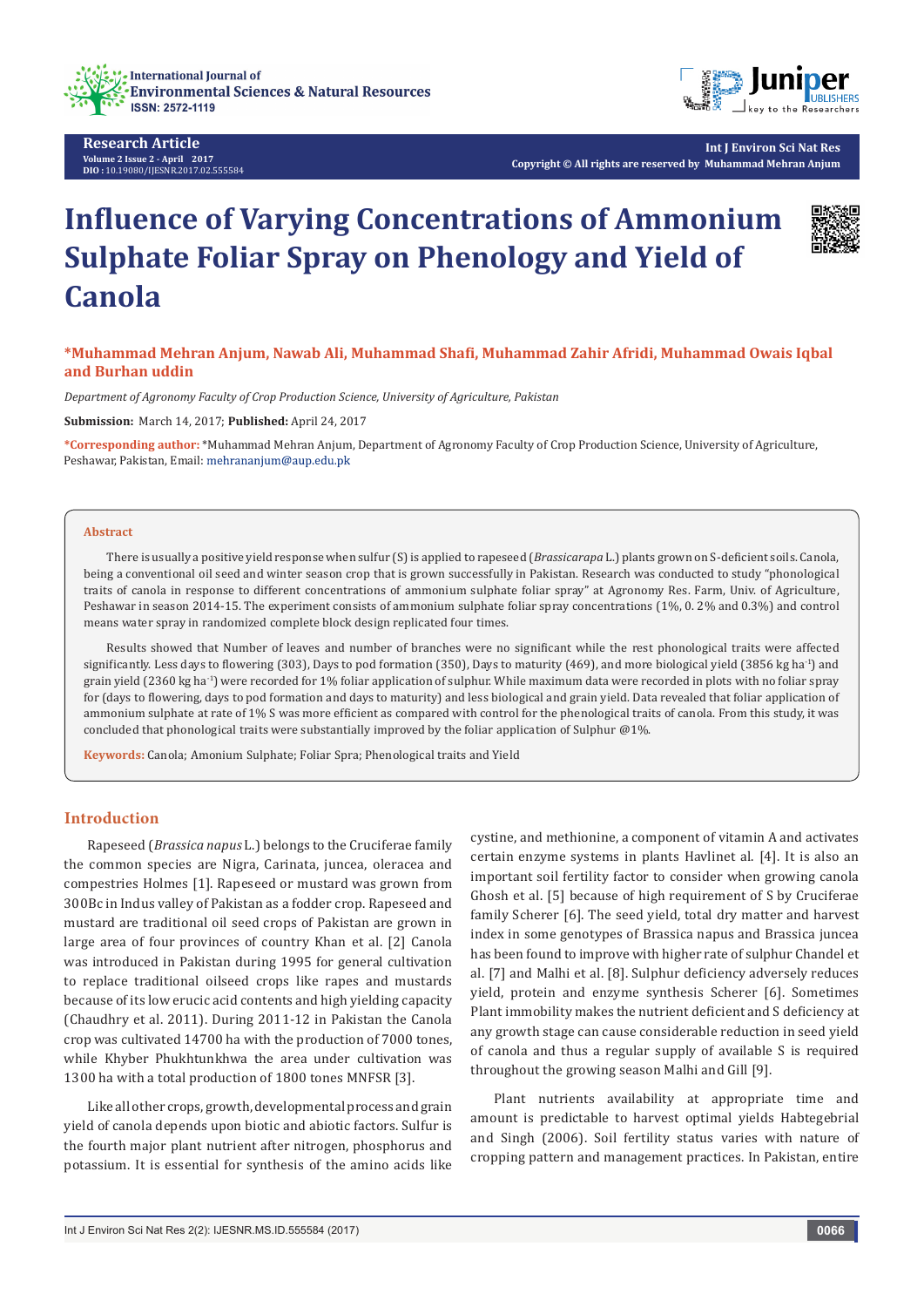available soil is almost nutrient deficient (Anon 2008). Soils are generally deficient in organic matter content reflecting the severe deficiency of nitrogen (almost 100 %) with phosphorus deficiency in more than 90 percent soils and potassium in 50 percent soils Anon [10]. Micronutrients; zinc, boron and iron are also emerging as deficient. Ahmad and Khan [11] declared that 75-92 percent soils of Pakistan are deficient in organic matter (0-1%), 70-95 percent in phosphates and 20-60 percent soils in potash. Keep in view the importance of ammonium sulphate present research was conducted in order to study the response of canola to different application of foliar spray on canola the objectives to determine the effects of ammonium sulphate (1%, 0.2%, and 0.3% ) foliar application on canola phenology and traits.

# **Materials and Methods**

The Experiment entitled ''Phenological traits of canola in response to different concentrations of ammonium sulphate foliar spray" was conducted at the Palatoo research farm Department of Agronomy, Amir Muhammad khan Campus, Mardan during rabi season 2014-2015. The experiment consists of ammonium sulphate levels (1%, 0. 2% and 0.3%) and water spray. The experiment was laid out in randomized complete block, having four replications. The plot size was  $2 \times 2$  m<sup>2</sup>. Ploughing was done with help of cultivator and crop sown. The basel dose N and P @70 and 40kg 1 ha applied respectively. Hoeing was carried out after rosette stage to control weeds. All the agronomic practices were applied according to crop need (Table 1).

| Ammonium<br>Sulphate | no of leaves<br>plant-1 | no of branches | Days to pod<br>formation | Days to<br>flowering | Days to<br>maturity | <b>Biological</b><br>yield | Grain yield |
|----------------------|-------------------------|----------------|--------------------------|----------------------|---------------------|----------------------------|-------------|
| 0.20%                | 16                      | 16             | 371.5                    | 305                  | 471.75              | 1568                       | 1698        |
| 0.30%                | 16                      | 17             | 367.75                   | 308.25               | 471.75              | 3233                       | 2323        |
| $1\%$                | 17                      | 15             | 350                      | 303.5                | 469.5               | 3856                       | 2360        |
| Control              | 15                      | 16             | 372.5                    | 309.25               | 484                 | 2726                       | 2147        |

**Table 1:** Phenological traits and yield of canola as affected by ammonium sulphate foliar application.

## **Statistical Analysis**

The data recorded was analyzed statistically using analysis of variance techniques appropriate for randomized complete block design. Means were compared using LSD test at 0.05 level of probability, when the F-values were significant Sharifi et al. [12] and Malik et al. [13].

## **Results and Discussion**

# **Number of Leaves plant-1**



Data regarding number of leaves as influenced by different levels of Ammonium Sulfate foliar spray is presented in (Figure 1). Statistical analysis of the data had showed non-significant effect. However, the number of leaves generally increased with the increasing levels of Ammonium sulfate as foliar spray. The possible reason might be that it is genetically character which cannot be effected by external application of fertilization/ nutrients respectively. As the ammonium sulphate solution was applied to crop in very less concentration, therefore the number of leaves was not significantly affected.

#### **Number of branches plant-1**



Number of branches per plant as influenced by different levels of Ammonium Sulfate foliar spray is presented in (Figure 2). Analysis of the data had showed non-significant effect on branches per plant. However, the number of branches generally increased with the increasing levels of Ammonium sulfate as foliar spray. The possible reason might be that it is genetically character which cannot be effected by external application of fertilization/ nutrients respectively. As the ammonium sulphate solution was applied to crop in very less concentration, therefore the numbers of branches were not significantly affected.

#### **Days to flowering**

Data regarding days to flowering as influenced by different levels of Ammonium Sulfate foliar spray is presented in (Figure 3). Statistical Analysis of the data had showed significant effect on number of days taken to initiation of flowers formation. Maximum days to flower formation initiation (303) were noticed by the application of 1 % foliar application of Ammonium sulfate,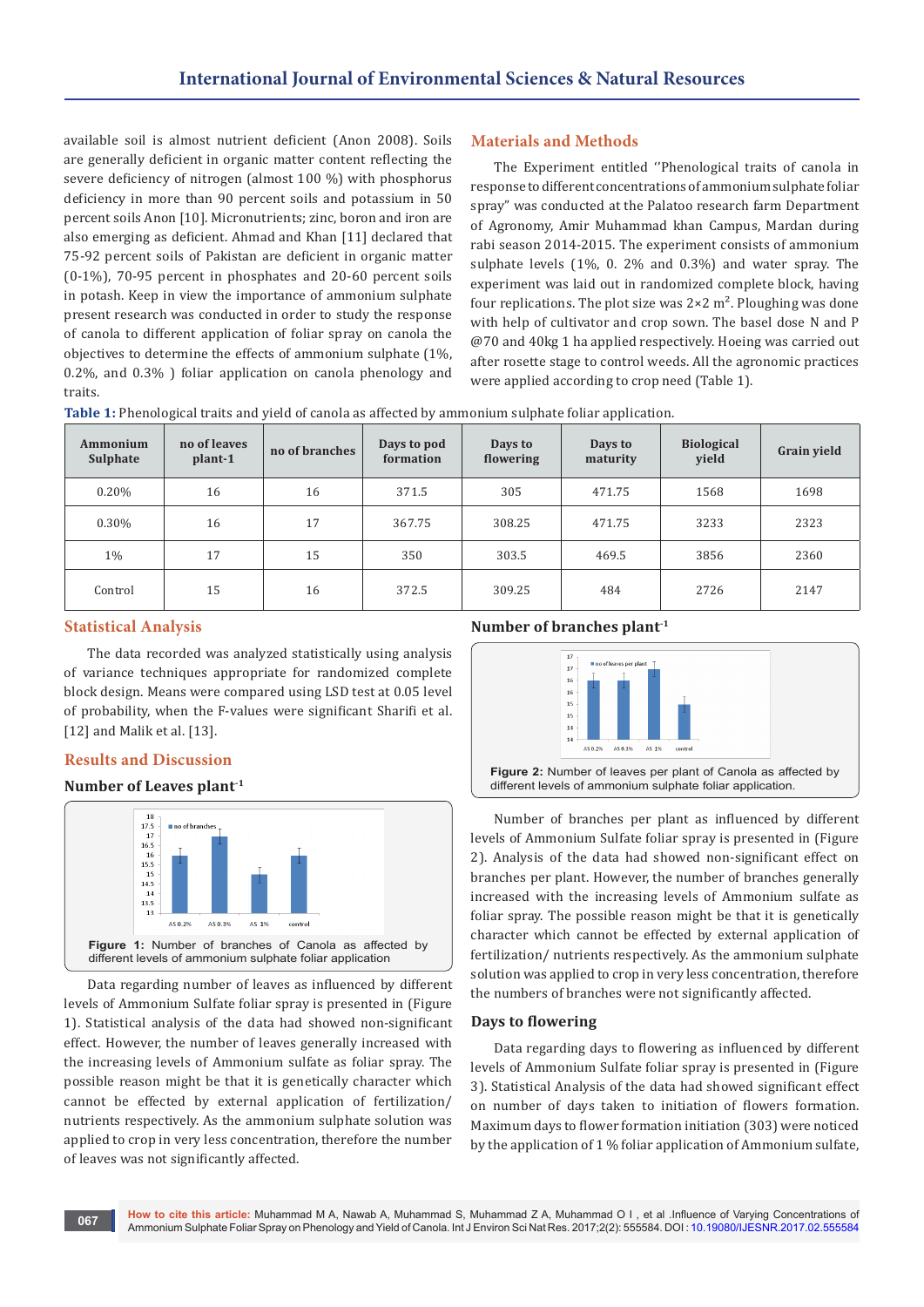followed by 0.3 % foliar spray (308) while minimum days to flowering (309) was recorded in plots with no spray. These findings are also in line with Brandt et al. [14].



**Days to pods formation**



Pods formation of canola as influenced by different levels of Ammonium Sulfate foliar spray is presented in (Figure 4). Statistical Analysis of the data had showed significant effect on number of days taken to pods formation. Maximum days to pods formation (350) were recorded by the application of 1 % foliar application of Ammonium sulfate, followed by 0.3 % (367), 0.2 % (371) while minimum days (372) were recorded in plots with no spray. These findings are also in line with Brandt et al. [14] and Nakhlaway et al. [15].

# **Days to maturity**



Number of days taken from sowing till the maturity of the crop as affected by different levels of Ammonium Sulfate foliar spray is given in (Figure 5). Based on statistical analysis of the data showed a significant effect on number of days taken to crop maturity. Maximum days to maturity (469) were observed for 1 % foliar application of Ammonium sulfate, followed by 0.3 % (471) which is statistically at par with 0.2 % spray while minimum days to maturity (484) were recorded in plots with no spray. These findings are also in line with Nakhlaway et al. [15] and Cheema et al. [16].

# **Biological yield (kg ha-1)**



Data regarding on biological yield is presented in (Figure 6). Statistical analysis shows that there is a significant effect on biological yield of canola due to ammonium sulphate foliar application. Maximum biological yield (3856kgha<sup>-1</sup>) were obtained with the application of 1% ammonium sulphate as compare to control (2726 kgha-1), 0.2% (1568 kgha-1) and 0.3% (3233 kgha-1) solution. The result are in line with the findings of Malik et al. [13] and Jan et al. [17] and Sattar et al. [18] who found that from higher rate of sulphur application more biological yield can be obtained [19-25].

# **Grain yield (kg ha-1)**



Grain yield kg ha-1 of canola as affected by ammonium sulfate foliar spray is presented in (Figure 7). Statistical analysis shows that there is a significant affect in grain yield due to ammonium sulphate foliar application on canola [26]. More grain yield (2360 kgha-1) were obtained with the application of 1% ammonium sulphate as compare to control (2147 kgha-1), 0.2% (1700 kgha- $1)$  and 0.3%(2323 kgha $1)$  solution [27-29]. The result is also in agreement with the findings of Sharifi [12] who reported that increasing levels of sulphur solution increased grains yield of canola which is an oil seed crop, respond positively to sulphur application due to which its grain yield increases Malik et al. [13].

# **Conclusion and Recommendation**

From this experiment it was concluded that number of leaves and branches were not affected by ammonium sulphate foliar spray while less days to flowering (303), days to pod formation (350), days to maturity (469), more biological yield (3856 kg ha<sup>-1</sup>) and grain yield (2360 kg ha<sup>-1</sup>) were recorded for 1% foliar application of sulphur. On the basis of current research it is recommended that ammonium sulphate  $@1%$  foliar spray is optimum for achieving phenological attributes and yield of canola.